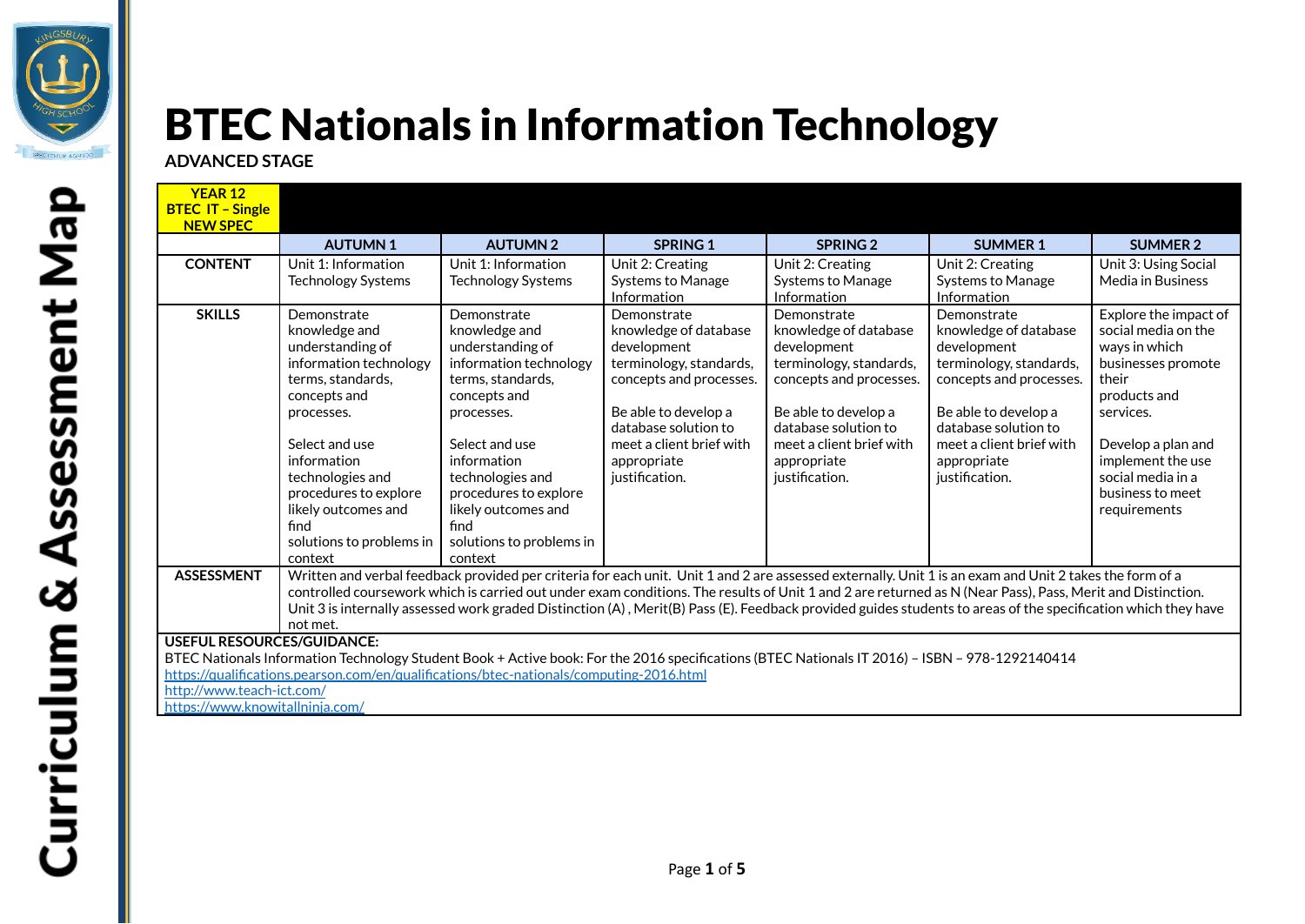

| <b>BTEC IT - Triple</b><br><b>NEW SPEC</b> |                                            |                                            |                                     |                                     |                                     |                                       |
|--------------------------------------------|--------------------------------------------|--------------------------------------------|-------------------------------------|-------------------------------------|-------------------------------------|---------------------------------------|
|                                            | <b>AUTUMN1</b>                             | <b>AUTUMN2</b>                             | <b>SPRING 1</b>                     | <b>SPRING 2</b>                     | <b>SUMMER 1</b>                     | <b>SUMMER 2</b>                       |
| <b>CONTENT</b>                             | Unit 1: Information                        | Unit 1: Information                        | Unit 3: Using Social                | Unit 3: Using Social                | Unit 3: Using Social                | Unit 6: Website                       |
|                                            | <b>Technology Systems</b>                  | <b>Technology Systems</b>                  | Media in Business                   | Media in Business                   | Media in Business                   | Development                           |
|                                            | <b>Unit 2: Creating Systems</b>            | <b>Unit 2: Creating Systems</b>            |                                     |                                     |                                     |                                       |
|                                            | to Manage Information                      | to Manage Information                      | Unit 4: Programming                 | <b>Unit 4: Programming</b>          | <b>Unit 4: Programming</b>          | Unit 6: Website<br><b>Development</b> |
|                                            | <b>Unit 5: Data Modelling</b>              | Unit 5: Data Modelling                     |                                     |                                     |                                     |                                       |
|                                            |                                            |                                            | Unit 5: Data Modelling              | Unit 9: IT Project                  | Unit 9: IT Project                  | Unit 9: IT Project                    |
|                                            |                                            |                                            |                                     | Management                          | Management                          | Management                            |
| <b>SKILLS</b>                              | Demonstrate                                | Demonstrate                                | Explore the impact of               | Explore the impact of               | Explore the impact of               | Understand the                        |
|                                            | knowledge and                              | knowledge and                              | social media on the                 | social media on the                 | social media on the                 | principles of web                     |
|                                            | understanding of<br>information technology | understanding of<br>information technology | ways in which<br>businesses promote | ways in which<br>businesses promote | ways in which<br>businesses promote | development, des<br>and develop a     |
|                                            | terms, standards,                          | terms, standards,                          | their products and                  | their products and                  | their products and                  | website to meet                       |
|                                            | concepts and processes.                    | concepts and                               | services. Develop a plan            | services. Develop a plan            | services. Develop a plan            | client requiremer                     |
|                                            | Select and use                             | processes. Select and                      | and implement the use               | and implement the use               | and implement the use               |                                       |
|                                            | information                                | use information                            | social media in a                   | social media in a                   | social media in a                   |                                       |
|                                            | technologies and                           | technologies and                           | business to meet                    | business to meet                    | business to meet                    |                                       |
|                                            | procedures to explore                      | procedures to explore                      | requirements                        | requirements                        | requirements.                       |                                       |
|                                            | likely outcomes and find                   | likely outcomes and                        |                                     |                                     |                                     |                                       |
|                                            | solutions to problems in                   | find                                       |                                     |                                     |                                     |                                       |
|                                            | context                                    | solutions to problems in                   |                                     |                                     |                                     |                                       |
|                                            |                                            | context                                    |                                     |                                     |                                     | Understand the                        |
|                                            | Demonstrate                                |                                            | <b>Examine the</b>                  | <b>Examine the</b>                  | Examine the                         | principles of web                     |
|                                            | knowledge of database                      | Demonstrate                                | computational thinking              | computational thinking              | computational thinking              | development, des                      |
|                                            | development                                | knowledge of database                      | skills and principles of            | skills and principles of            | skills and principles of            | and develop a                         |
|                                            | terminology, standards,                    | development                                | computer                            | computer                            | computer                            | website to meet                       |
|                                            | concepts and processes.                    | terminology, standards,                    | programming, design                 | programming, design                 | programming, design                 | client requiremer                     |
|                                            | Be able to develop a                       | concepts and                               | and develop a software              | and develop a software              | and develop a software              |                                       |
|                                            | database solution to                       | processes. Be able to                      | solution to meet client             | solution to meet client             | solution to meet client             |                                       |
|                                            | meet a client brief with                   | develop a database                         | requirements.                       | requirements.                       | requirements.                       |                                       |
|                                            | appropriate                                | solution to meet a                         |                                     |                                     |                                     | Investigate the                       |
|                                            | justification.                             | client brief with                          | Investigate data                    | Investigate the                     | Investigate the                     | principles and                        |
|                                            |                                            | appropriate                                | modelling and how it                | principles and                      | principles and                      | methodologies of                      |
|                                            |                                            | justification.                             | can be used in the                  | methodologies of IT                 | methodologies of IT                 | project managem                       |

Understand the principles of website development, design and develop a website to meet client requirements.

Understand the principles of website development, design and develop a website to meet client requirements.

Investigate the principles and methodologies of IT project management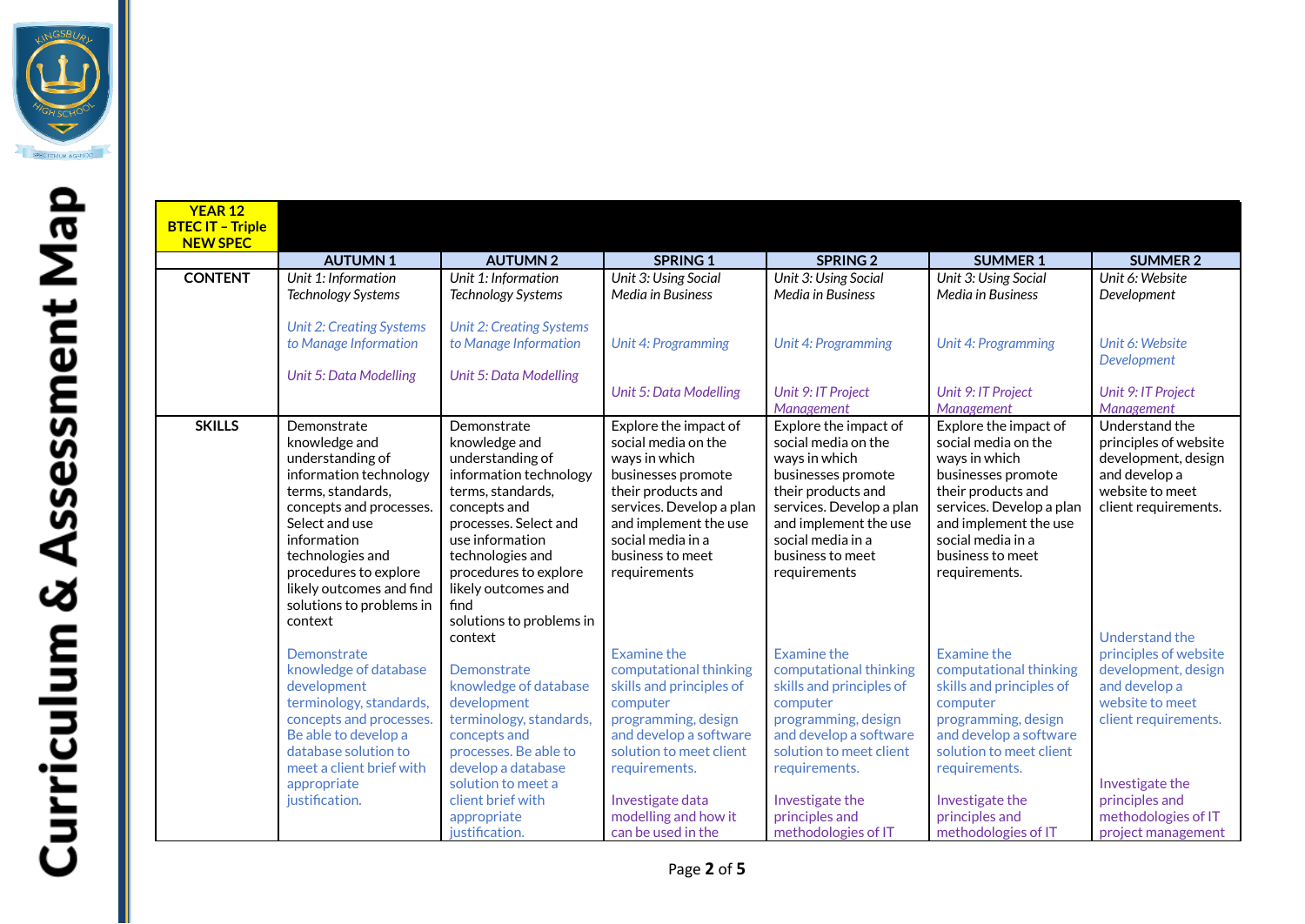

|                                                                                                                                                | Investigate data<br>modelling and how it<br>can be used in the<br>decision-making<br>process, design and<br>develop a data model to<br>meet client<br>requirements                                                                                                                                                                                                                                                                                                                                       | Investigate data<br>modelling and how it<br>can be used in the<br>decision-making<br>process, design and<br>develop a data model to<br>meet client<br>requirements | decision-making<br>process, design and<br>develop a data model to<br>meet client<br>requirements | project management as<br>used in industry, carry<br>out the planning.<br>execution, monitoring<br>and controlling of an IT<br>project, using an<br>appropriate<br>methodology | project management as<br>used in industry, carry<br>out the planning,<br>execution, monitoring<br>and controlling of an IT<br>project, using an<br>appropriate<br>methodology | as used in industry,<br>carry out the<br>planning, execution,<br>monitoring and<br>controlling of an IT<br>project, using an<br>appropriate<br>methodology |  |
|------------------------------------------------------------------------------------------------------------------------------------------------|----------------------------------------------------------------------------------------------------------------------------------------------------------------------------------------------------------------------------------------------------------------------------------------------------------------------------------------------------------------------------------------------------------------------------------------------------------------------------------------------------------|--------------------------------------------------------------------------------------------------------------------------------------------------------------------|--------------------------------------------------------------------------------------------------|-------------------------------------------------------------------------------------------------------------------------------------------------------------------------------|-------------------------------------------------------------------------------------------------------------------------------------------------------------------------------|------------------------------------------------------------------------------------------------------------------------------------------------------------|--|
| <b>ASSESSMENT</b>                                                                                                                              | Written and verbal feedback provided per criteria for each unit. Unit 1 and 2 are assessed externally. Unit 1 is an exam and Unit 2 takes the form of a<br>controlled coursework which is carried out under exam conditions. The results of Unit 1 and 2 are returned as N (Near Pass), Pass, Merit and Distinction.<br>Unit 3 and 5 are internally assessed work graded Distinction (A), Merit(B) Pass (E). Feedback provided guides students to areas of the specification which<br>they have not met. |                                                                                                                                                                    |                                                                                                  |                                                                                                                                                                               |                                                                                                                                                                               |                                                                                                                                                            |  |
| <b>USEFUL RESOURCES/GUIDANCE:</b>                                                                                                              |                                                                                                                                                                                                                                                                                                                                                                                                                                                                                                          |                                                                                                                                                                    |                                                                                                  |                                                                                                                                                                               |                                                                                                                                                                               |                                                                                                                                                            |  |
| BTEC Nationals Information Technology Student Book + Active book: For the 2016 specifications (BTEC Nationals IT 2016) – ISBN – 978-1292140414 |                                                                                                                                                                                                                                                                                                                                                                                                                                                                                                          |                                                                                                                                                                    |                                                                                                  |                                                                                                                                                                               |                                                                                                                                                                               |                                                                                                                                                            |  |
|                                                                                                                                                |                                                                                                                                                                                                                                                                                                                                                                                                                                                                                                          | https://qualifications.pearson.com/en/qualifications/btec-nationals/computing-2016.html                                                                            |                                                                                                  |                                                                                                                                                                               |                                                                                                                                                                               |                                                                                                                                                            |  |
| http://www.teach-ict.com/                                                                                                                      |                                                                                                                                                                                                                                                                                                                                                                                                                                                                                                          |                                                                                                                                                                    |                                                                                                  |                                                                                                                                                                               |                                                                                                                                                                               |                                                                                                                                                            |  |

<https://www.knowitallninja.com/>

| <b>YEAR 13</b><br><b>BTEC IT - Single</b>                                                                                                                                                                                                                                                                   |                                                                                                                                                                                                                                                    |                                                                                                                                                                                                                            |                                                                                                                                                      |                                                                                                                                                      |                                                                                                                                                      |                 |  |
|-------------------------------------------------------------------------------------------------------------------------------------------------------------------------------------------------------------------------------------------------------------------------------------------------------------|----------------------------------------------------------------------------------------------------------------------------------------------------------------------------------------------------------------------------------------------------|----------------------------------------------------------------------------------------------------------------------------------------------------------------------------------------------------------------------------|------------------------------------------------------------------------------------------------------------------------------------------------------|------------------------------------------------------------------------------------------------------------------------------------------------------|------------------------------------------------------------------------------------------------------------------------------------------------------|-----------------|--|
| <b>NEW SPEC</b>                                                                                                                                                                                                                                                                                             | <b>AUTUMN1</b>                                                                                                                                                                                                                                     | <b>AUTUMN2</b>                                                                                                                                                                                                             | <b>SPRING 1</b>                                                                                                                                      | <b>SPRING 2</b>                                                                                                                                      | <b>SUMMER 1</b>                                                                                                                                      | <b>SUMMER 2</b> |  |
| <b>CONTENT</b>                                                                                                                                                                                                                                                                                              | Unit 3: Using Social<br>Media in Business                                                                                                                                                                                                          | Unit 3: Using Social<br>Media in Business                                                                                                                                                                                  | Unit 6: Website<br>Development                                                                                                                       | Unit 6: Website<br>Development                                                                                                                       | Unit 6: Website<br>Development                                                                                                                       |                 |  |
| <b>SKILLS</b>                                                                                                                                                                                                                                                                                               | Explore the impact of<br>social media on the<br>ways in which<br>businesses promote<br>their<br>products and services.<br>Develop a plan and<br>implement the use<br>social media in a<br>business to meet<br>requirements                         | Explore the impact of<br>social media on the<br>ways in which<br>businesses promote<br>their<br>products and services.<br>Develop a plan and<br>implement the use<br>social media in a<br>business to meet<br>requirements | Understand and explore<br>the principles of<br>website development<br>and design.<br>Design and develop a<br>website to meet client<br>requirements. | Understand and explore<br>the principles of<br>website development<br>and design.<br>Design and develop a<br>website to meet client<br>requirements. | Understand and explore<br>the principles of<br>website development<br>and design.<br>Design and develop a<br>website to meet client<br>requirements. |                 |  |
| <b>ASSESSMENT</b>                                                                                                                                                                                                                                                                                           | Written and verbal feedback provided per criteria for each unit. Units 3 and 6 are internally assessed work graded Distinction (A), Merit(B) Pass (E).<br>Feedback provided guides students to areas of the specification which they have not met. |                                                                                                                                                                                                                            |                                                                                                                                                      |                                                                                                                                                      |                                                                                                                                                      |                 |  |
| <b>USEFUL RESOURCES/GUIDANCE:</b><br>BTEC Nationals Information Technology Student Book + Active book: For the 2016 specifications (BTEC Nationals IT 2016) - ISBN - 978-1292140414<br>https://qualifications.pearson.com/en/qualifications/btec-nationals/computing-2016.html<br>http://www.teach-ict.com/ |                                                                                                                                                                                                                                                    |                                                                                                                                                                                                                            |                                                                                                                                                      |                                                                                                                                                      |                                                                                                                                                      |                 |  |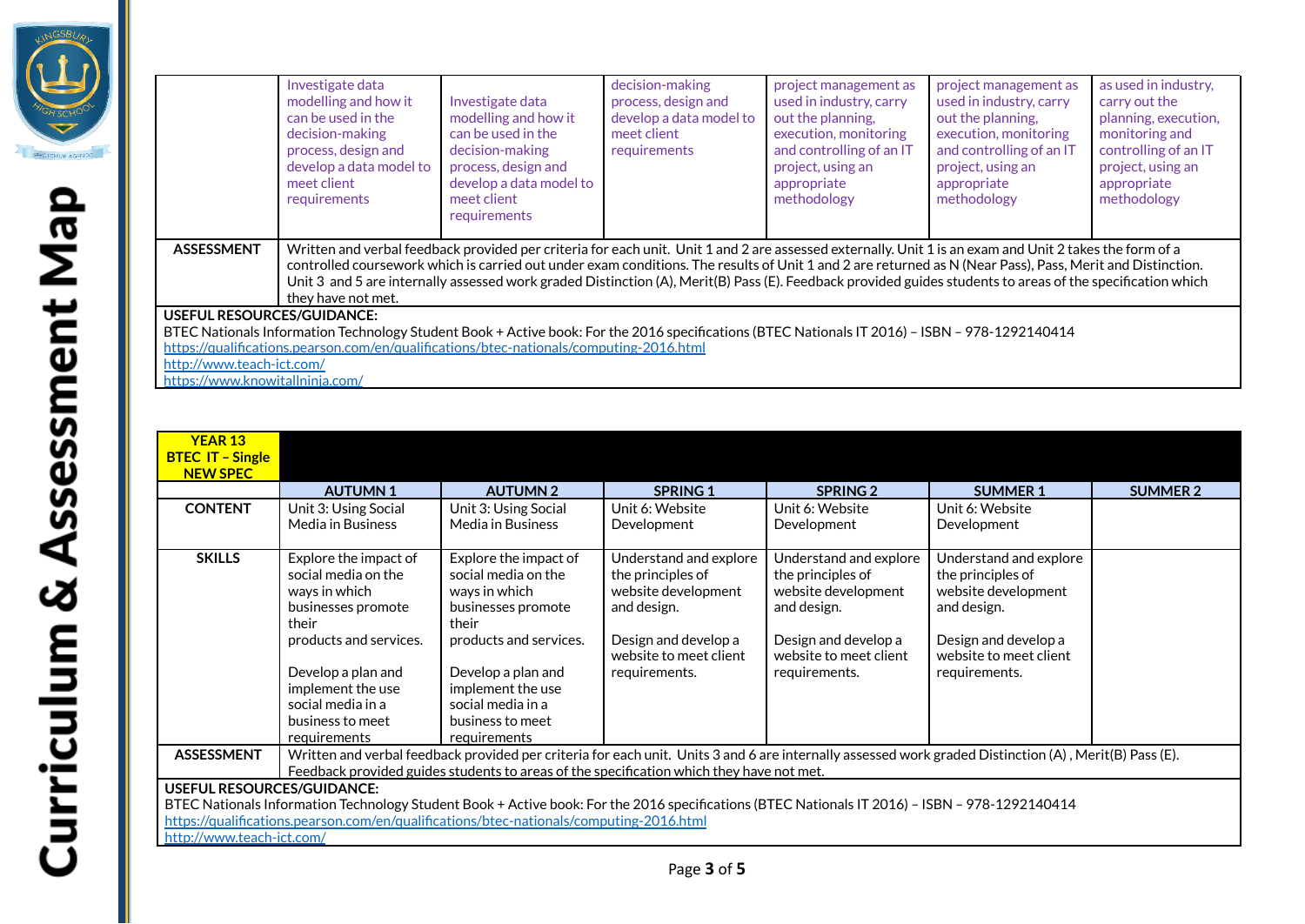

<https://www.knowitallninja.com/>

| <b>YEAR 13</b>          |                                                 |                                                 |                                                 |                                               |                                                   |                 |
|-------------------------|-------------------------------------------------|-------------------------------------------------|-------------------------------------------------|-----------------------------------------------|---------------------------------------------------|-----------------|
| <b>BTEC IT - Triple</b> |                                                 |                                                 |                                                 |                                               |                                                   |                 |
| <b>NEW SPEC</b>         | <b>AUTUMN1</b>                                  | <b>AUTUMN2</b>                                  | <b>SPRING 1</b>                                 | <b>SPRING 2</b>                               | <b>SUMMER 1</b>                                   | <b>SUMMER 2</b> |
| <b>CONTENT</b>          | Unit 11: Cyber Security                         | Unit 11: Cyber Security                         | Unit 11: Cyber Security                         | Unit $17:2D$ and $3D$                         | Unit $17:2D$ and $3D$                             |                 |
|                         | and Incident                                    | and Incident                                    | and Incident                                    | <b>Digital Graphics</b>                       | <b>Digital Graphics</b>                           |                 |
|                         | Management                                      | Management                                      | Management                                      |                                               |                                                   |                 |
|                         |                                                 |                                                 |                                                 |                                               |                                                   |                 |
|                         | Unit 14: IT Service                             | Unit 14: IT Service                             | Unit 14: IT Service                             | Unit 20: Enterprise in IT                     | Unit 20: Enterprise in IT                         |                 |
|                         | <b>Delivery</b>                                 | <b>Delivery</b>                                 | <b>Delivery</b>                                 |                                               |                                                   |                 |
|                         |                                                 |                                                 |                                                 |                                               |                                                   |                 |
|                         | <b>Unit 8: Computer Games</b>                   | <b>Unit 8: Computer Games</b>                   | <b>Unit 8: Computer Games</b>                   | Unit 13: Software Testing                     | <b>Unit 13: Software Testing</b>                  |                 |
|                         | Development                                     | <b>Development</b>                              | Development                                     |                                               |                                                   |                 |
| <b>SKILLS</b>           | Demonstrate and apply                           | Demonstrate and apply                           | Demonstrate and apply                           | Investigate the purpose                       | Investigate the purpose<br>and characteristics of |                 |
|                         | knowledge and                                   | knowledge and                                   | knowledge and                                   | and characteristics of                        |                                                   |                 |
|                         | understanding of                                | understanding of                                | understanding of                                | digital graphics that are                     | digital graphics that are                         |                 |
|                         | technical language,<br>security threats, system | technical language,<br>security threats, system | technical language,<br>security threats, system | an important part of<br>visual communications | an important part of<br>visual communications     |                 |
|                         | vulnerabilities and                             | vulnerabilities and                             | vulnerabilities and                             | Design 2D and 3D                              | Design 2D and 3D                                  |                 |
|                         | security protection                             | security protection                             | security protection                             | digital                                       | digital                                           |                 |
|                         | methods, and                                    | methods, and                                    | methods, and                                    | graphics products to                          | graphics products to                              |                 |
|                         | implications resulting                          | implications resulting                          | implications resulting                          | meet a client brief using                     | meet a client brief using                         |                 |
|                         | from successful threats                         | from successful threats                         | from successful threats                         | design documentation                          | design documentation                              |                 |
|                         | in order to risk assess                         | in order to risk assess                         | in order to risk assess                         | digital graphics                              | digital graphics                                  |                 |
|                         | systems and select                              | systems and select                              | systems and select                              | processing and                                | processing and                                    |                 |
|                         | appropriate tools to                            | appropriate tools to                            | appropriate tools to                            | techniques                                    | techniques                                        |                 |
|                         | secure them                                     | secure them                                     | secure them                                     | Develop 2D and 3D                             | Develop 2D and 3D                                 |                 |
|                         | Be able to plan a secure                        | Be able to plan a secure                        | Be able to plan a secure                        | digital graphics                              | digital graphics                                  |                 |
|                         | computer network and                            | computer network and                            | computer network and                            | products to meet a                            | products to meet a                                |                 |
|                         | manage security                                 | manage security                                 | manage security                                 | client brief using                            | client brief using                                |                 |
|                         | incidents with                                  | incidents with                                  | incidents with                                  | relevant tools and                            | relevant tools and                                |                 |
|                         | appropriate                                     | appropriate                                     | appropriate                                     | techniques for                                | techniques for                                    |                 |
|                         | Justification                                   | Justification                                   | Justification                                   | developing digital                            | developing digital                                |                 |
|                         |                                                 |                                                 |                                                 | graphics                                      | graphics                                          |                 |